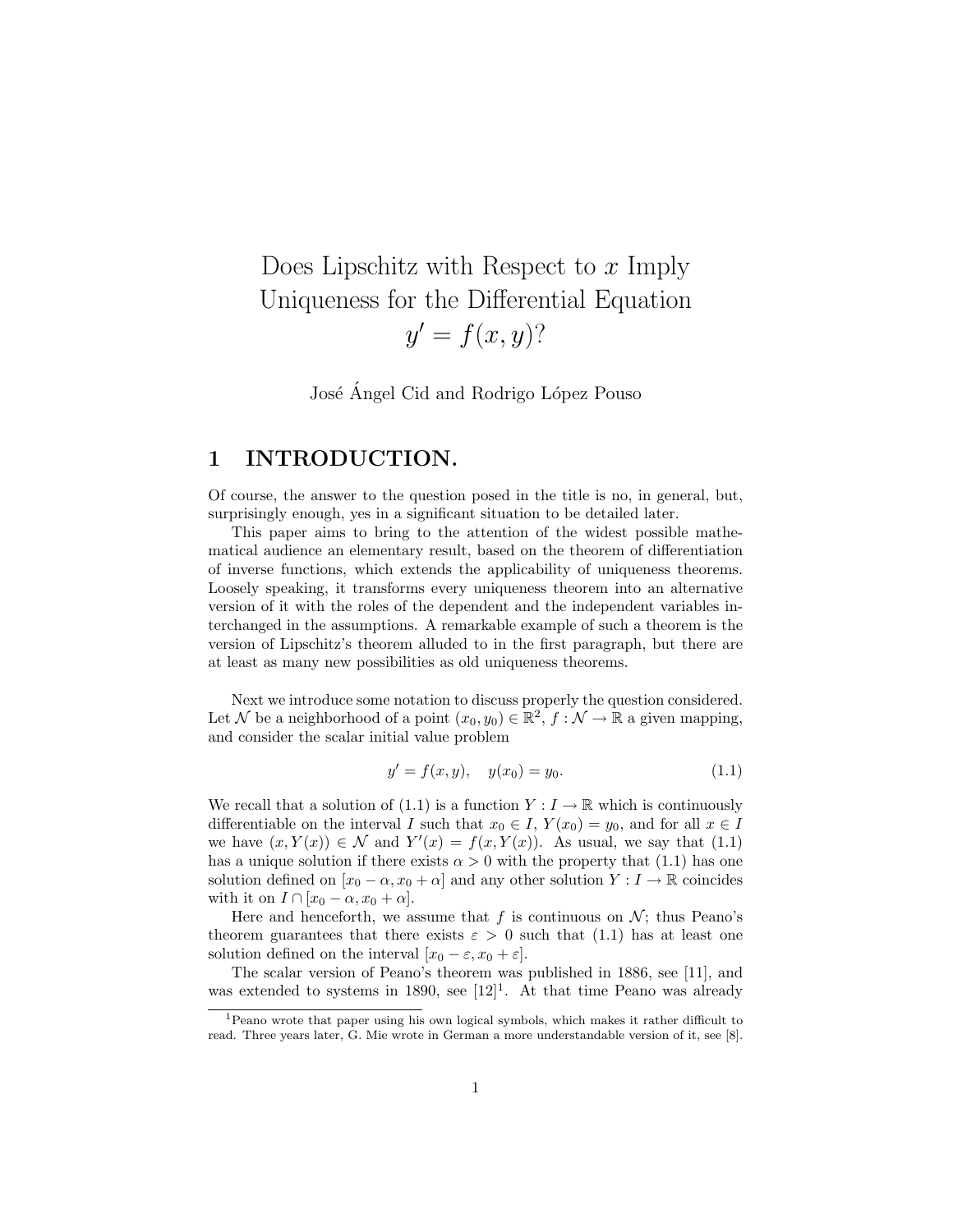aware of the fact that some continuous functions  $f$  allow  $(1.1)$  to have more than one solution. He presented the following example in [12]:

EXAMPLE 1.1. The problem (1.1) for  $f(x, y) = 3y^{2/3}$  and  $x_0 = 0 = y_0$  has more than one solution. Indeed, one can check by direct computation that  $Y_1(x) = 0$ and  $Y_2(x) = x^3$  are both solutions defined on the whole real line.

Lavrentieff constructed a more dramatic example in 1925, which consisted in a continuous function on a rectangle such that uniqueness fails for (1.1) at every initial condition  $(x_0, y_0)$  in the rectangle's interior, see [6]. Later, in 1963, Hartman published in this MONTHLY a simpler example of that type with a function defined on the whole plane, see [5].

The main usefulness of differential equations is that they serve as models that describe mathematically many real phenomena and processes. Especially in those cases the existence of more than one solution is disturbing and misleading, because it produces uncertainty about the behavior of the object that we are studying. Moreover, uniqueness and nonuniqueness also have a number of theoretical implications as, for example, in the study of the qualitative behavior at infinity of global solutions, see [13]. Therefore it is of fundamental importance to have adequate tools to decide whether a concrete problem has a unique solution.

Almost every textbook on ordinary differential equations contains a version of the well-known uniqueness theorem published by Lipschitz in 1877, see [7] and, for instance, the monographs [4, 14]. The following suffices for our purposes in this article:

THEOREM 1.1 (Lipschitz's uniqueness theorem). Let  $\mathcal N$  be a neighborhood of a point  $(x_0, y_0) \in \mathbb{R}^2$  and let  $f : \mathcal{N} \to \mathbb{R}$  be continuous on  $\mathcal{N}$ .

If f satisfies a Lipschitz condition with respect to the second variable on  $N$ , i.e.,

$$
\exists L > 0 \quad such \, that \quad (x, y), (x, z) \in \mathcal{N} \Rightarrow |f(x, y) - f(x, z)| \le L|y - z|, \quad (1.2)
$$

then (1.1) has a unique solution.

Now, does a Lipschitz condition with respect to the first variable imply uniqueness for  $(1.1)$ ? Example 1.1 shows that this is not true in general, and this is often the end of the question, but we urge the reader to go through the remaining few pages to find out that the answer to our question is positive provided that  $f(x_0, y_0) \neq 0$ .

## 2 DOUBLE THE UNIQUENESS THEOREMS THAT YOU KNOW (WITH LITTLE EFFORT!).

We begin this section with the following simple technical remark: if  $\mathcal{N}' \subset \mathcal{N}$  is another neighborhood of  $(x_0, y_0)$  and the problem

$$
y' = f_{|\mathcal{N}'}(x, y), \quad y(x_0) = y_0
$$

 $\mathfrak{p}$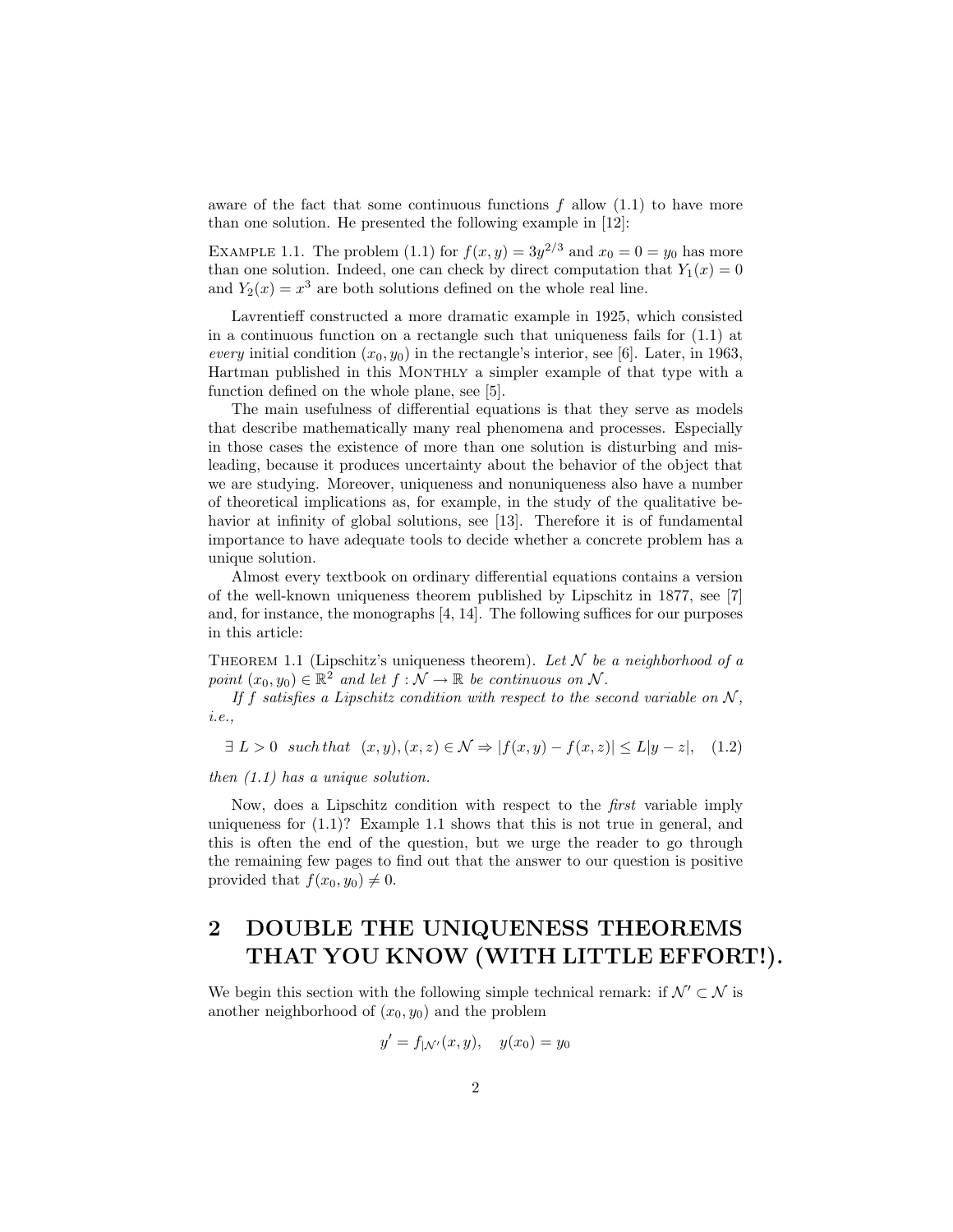has a unique solution, then (1.1) has a unique solution (here,  $f_{|\mathcal{N}'}$  stands for the restriction of f to  $\mathcal{N}'$ ). This observation guarantees that we can pass, without losing generality, to more convenient smaller neighborhoods when studying uniqueness. In doing so, we avoid some technicalities in the proofs.

The next theorem is the core of the present article and establishes the equivalence between uniqueness for (1.1) and uniqueness for a related reciprocal problem, thus doubling the applicability of uniqueness theorems.

THEOREM 2.1. Let N be a neighborhood of a point  $(x_0, y_0) \in \mathbb{R}^2$  and let f:  $\mathcal{N} \to \mathbb{R}$  be continuous on  $\mathcal{N}$ .

If  $f(x_0, y_0) \neq 0$  then (1.1) has a unique solution if and only if the problem

$$
x' = \frac{1}{f(x, y)}, \quad x(y_0) = x_0 \tag{2.3}
$$

has a unique solution.

*Proof.* Since  $f(x_0, y_0) \neq 0$  and f is continuous at  $(x_0, y_0)$ , there exists a neighborhood of  $(x_0, y_0)$  where f has constant sign and is bounded. For simplicity, we assume that f and  $1/f$  have constant sign and are bounded on N.

To establish the result we will use the following claim, which is interesting in its own right:

Claim. If Y is a solution of  $(1.1)$  then Y<sup>-1</sup> is a solution of  $(2.3)$  and, conversely, if X is a solution of  $(2.3)$  then  $X^{-1}$  is a solution of  $(1.1)$ .

Let  $Y: I \to \mathbb{R}$  be a solution of (1.1); for all  $x \in I$  we have  $(x, Y(x)) \in \mathcal{N}$  and  $Y'(x) = f(x, Y(x))$ , so Y' has constant sign on I and, in particular, it has an inverse  $Y^{-1}: Y(I) \to \mathbb{R}$ . Let us show that  $X = Y^{-1}$  solves (2.3). First,  $Y(I)$ is an interval that contains  $y_0$  and  $X(y_0) = x_0$ ; second, we use the theorem of differentiation of inverse functions for all  $y \in Y(I)$  to obtain that

$$
X'(y) = (Y^{-1})'(y) = \frac{1}{Y'(Y^{-1}(y))} = \frac{1}{f(X(y), y)}.
$$

The proof of the converse is analogous, so we omit it, and the claim is proven.

Finally, suppose that Y is the unique solution to  $(1.1)$  on the interval  $I =$  $[x_0 - \alpha, x_0 + \alpha]$ , for some  $\alpha > 0$ . We are going to prove that  $Y^{-1}$  is the unique solution to (2.3) on the interval  $J = [y_0 - \beta, y_0 + \beta]$  provided that  $\beta > 0$  is so small that  $J \subset Y(I)$  and if X is any solution to (2.3) defined on an interval  $\tilde{J} \subset J$  then  $X(\tilde{J}) \subset I$  (such a choice of  $\beta$  is possible because  $1/f$  is bounded on N). Let X be a solution to (2.3) on an interval  $\tilde{J} \subset J$ . Since  $X^{-1}$  is a solution to (1.1) on  $X(\tilde{J})$  and  $X(\tilde{J}) \subset I$ , we conclude that  $X^{-1} = Y$  on  $X(\tilde{J})$ . Hence  $X = Y^{-1}$  on  $\tilde{J}$ . Analogous arguments show that uniqueness for (2.3) implies uniqueness for  $(1.1)$ .

The main theoretical importance in the previous equivalence lies in the fact that the dependent and the independent variables interchange their roles when passing from (1.1) to (2.3), and this has the consequence that assumptions are transferred from one argument to the other.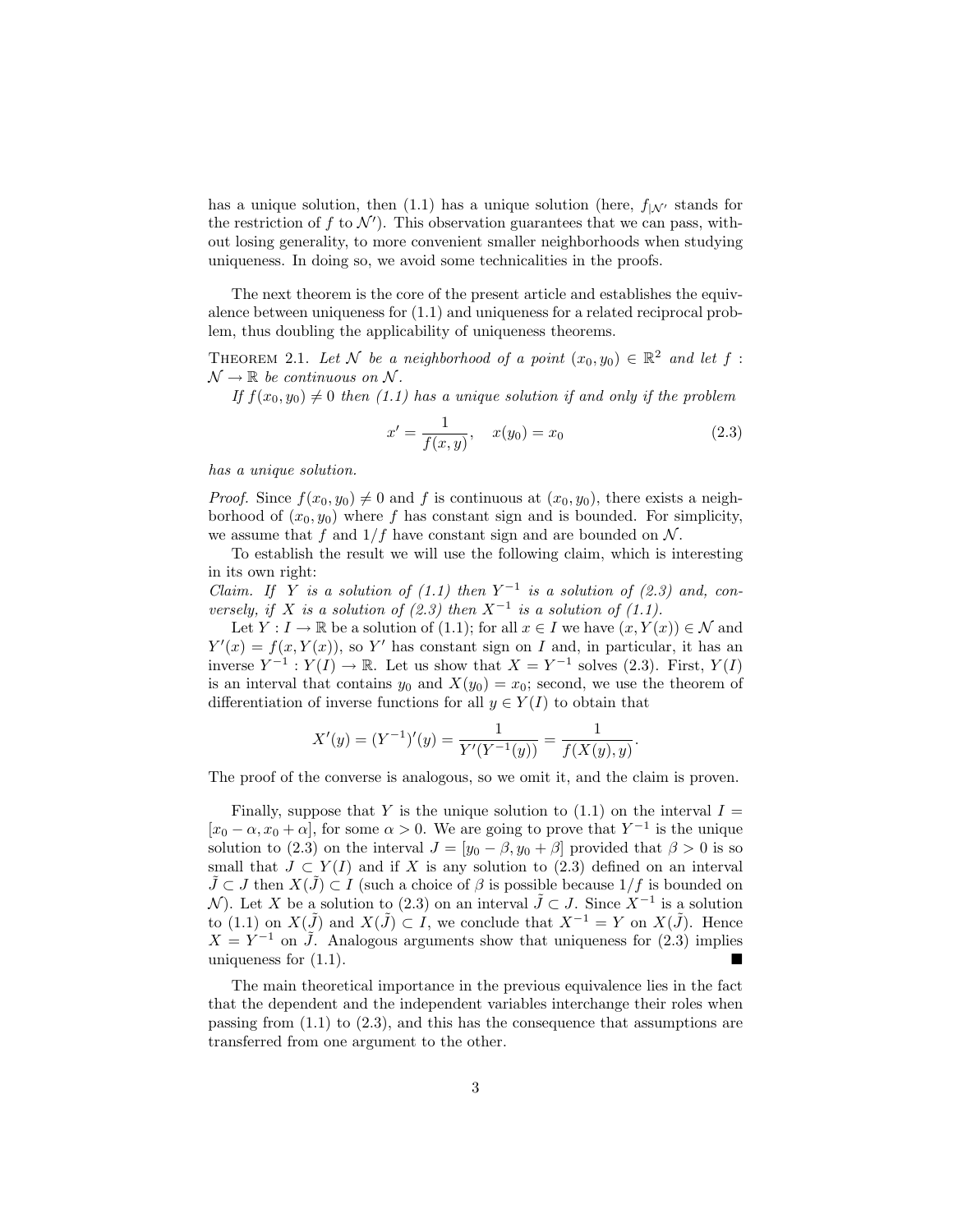The plan for generating new uniqueness theorems from old ones in case  $f(x_0, y_0) \neq 0$  is very simple now: look for appropriate assumptions on f which imply that (2.3) falls inside the scope of the uniqueness theorem that you choose. We carry out this plan with Lipschitz's theorem in the next section.

## 3 LIPSCHITZ'S UNIQUENESS THEOREM RE-VISITED.

This section is devoted to the following version of Lipschitz's uniqueness theorem, which is a straightforward consequence of Theorems 1.1 and 2.1.

THEOREM 3.1. Let N be a neighborhood of a point  $(x_0, y_0) \in \mathbb{R}^2$  and let f:  $\mathcal{N} \to \mathbb{R}$  be continuous on  $\mathcal{N}$ .

If  $f(x_0, y_0) \neq 0$  and, moreover, f satisfies a Lipschitz condition with respect to the first variable on  $N$ , *i.e.*,

$$
\exists L > 0 \quad such \, that \quad (s, y), (x, y) \in \mathcal{N} \Rightarrow |f(s, y) - f(x, y)| \le L|s - x|, \quad (3.4)
$$

then (1.1) has a unique solution.

*Proof.* Theorem 2.1 applies because  $f(x_0, y_0) \neq 0$ , so it suffices to prove that  $(2.3)$  has a unique solution. To do so, note that the continuity of f implies that there exists a neighborhood of  $(x_0, y_0)$  where  $|f| \geq |f(x_0, y_0)|/2 =: r > 0$ . For simplicity we assume that this holds on N, so for  $(x, y)$ ,  $(s, y) \in \mathcal{N}$  we have

$$
\left| \frac{1}{f(x,y)} - \frac{1}{f(s,y)} \right| = \left| \frac{f(s,y) - f(x,y)}{f(x,y)f(s,y)} \right| \le \frac{L}{r^2} |s-x|,
$$

and therefore Theorem 1.1 guarantees that (2.3) has a unique solution (remember that  $x$  is the dependent variable in  $(2.3)$ ).

A very useful consequence of Theorem 3.1 concerns differential equations with continuously differentiable right-hand sides.

COROLLARY 3.1. Let N be a neighborhood of a point  $(x_0, y_0) \in \mathbb{R}^2$  and let  $f: \mathcal{N} \to \mathbb{R}$  be continuous on  $\mathcal{N}$ .

If  $f(x_0, y_0) \neq 0$  and, moreover,  $\partial f / \partial x$  is continuous on N, then (1.1) has a unique solution.

*Proof.* Let N' be a compact neighborhood of  $(x_0, y_0)$  such that  $\mathcal{N}' \subset \mathcal{N}$ , and let  $L > 0$  be an upper bound of  $|\partial f/\partial x|$  on N'. Now for  $(x, y), (s, y) \in \mathcal{N}'$ ,  $x \neq s$ , the mean value theorem guarantees the existence of r, strictly between x and s, such that

$$
|f(x,y) - f(s,y)| = \left| \frac{\partial f}{\partial x}(r,y) \right| |x - s| \le L|x - s|.
$$

Hence Theorem 3.1 implies that  $(1.1)$  has a unique solution.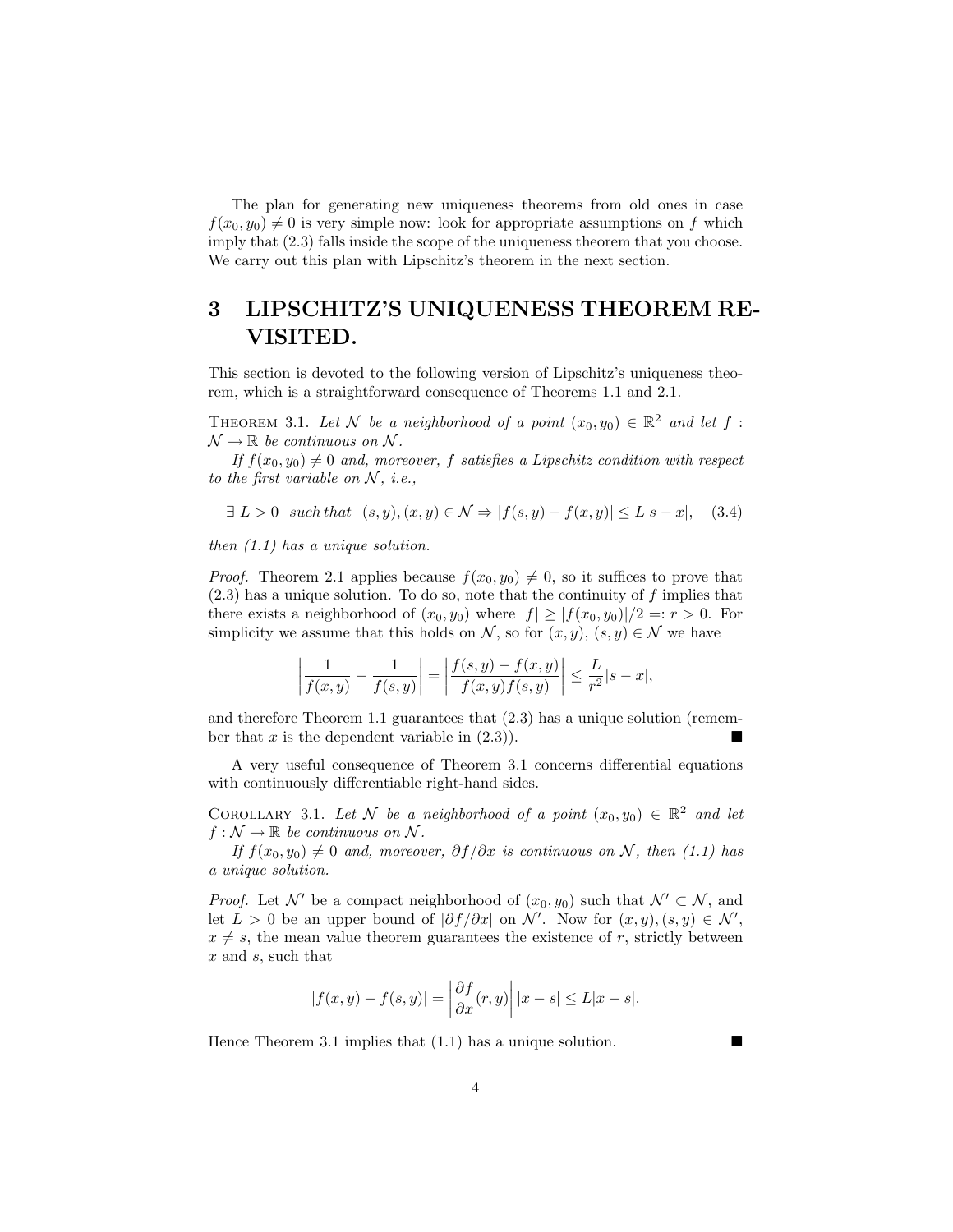Example 3.1. The nonlinear problem

$$
y' = \cos x + x \sqrt[3]{y}, \quad y(0) = 0
$$

has a unique solution by virtue of Corollary 3.1. Notice that the right-hand side of the differential equation does not satisfy the assumptions of Lipschitz's uniqueness theorem on any neighborhood of the initial condition.

An important particular case of the preceding corollary is that of autonomous differential equations. The following classical uniqueness result, which goes back to Peano, see [12], follows immediately from Corollary 3.1.

COROLLARY 3.2. Let  $\varepsilon > 0$ ,  $g : (y_0 - \varepsilon, y_0 + \varepsilon) \to \mathbb{R}$  continuous, and  $x_0 \in \mathbb{R}$ . If  $g(y_0) \neq 0$  then the autonomous problem

$$
y' = g(y), \quad y(x_0) = y_0 \tag{3.5}
$$

has a unique solution.

EXAMPLE 3.2. In the nonautonomous case the condition  $f(x_0, y_0) \neq 0$  alone is not sufficient for uniqueness for (1.1). As an example observe that the change of variable  $y = z + x$  transforms the autonomous problem  $dz/dx = 3z^{2/3}, z(0) = 0$ , which appears in Example 1.1, into the nonautonomous one

$$
y' = 3(y - x)^{2/3} + 1, \quad y(0) = 0,
$$

for which the right-hand side does not vanish at the initial data and has  $Y_1(x) =$ x and  $Y_2(x) = x^3 + x$  as solutions for all  $x \in \mathbb{R}$ . In this case the right-hand side does not satisfy either (1.2) or (3.4) on any neighborhood of the initial condition.

### 4 CONCLUDING REMARKS.

1. The claim in the proof of Theorem 2.1 also provides us with an integration method, as (2.3) may be integrable even though (1.1) is not. In fact, it is a well-known trick in the field of differential equations to try and solve  $dx/dy =$  $1/f(x, y)$  instead of  $dy/dx = f(x, y)$  whenever the last differential equation is not solvable by elementary methods. It seems however that its underlying theoretical implications in connection with uniqueness were not fully exploited until the last decade.

The claim in the proof of Theorem 2.1 was established in a more general form by the authors in [3], and it was used there to derive a number of consequences, including Theorem 3.1 (Theorem 2.7 in [3]). Later, Cid extended Theorem 3.1 to systems of differential equations in [2].

It was after the publication of [2, 3] that the authors became aware of the work done by Mortici in [9, 10]. As far as we know, Mortici was the first author who deduced Theorem 3.1.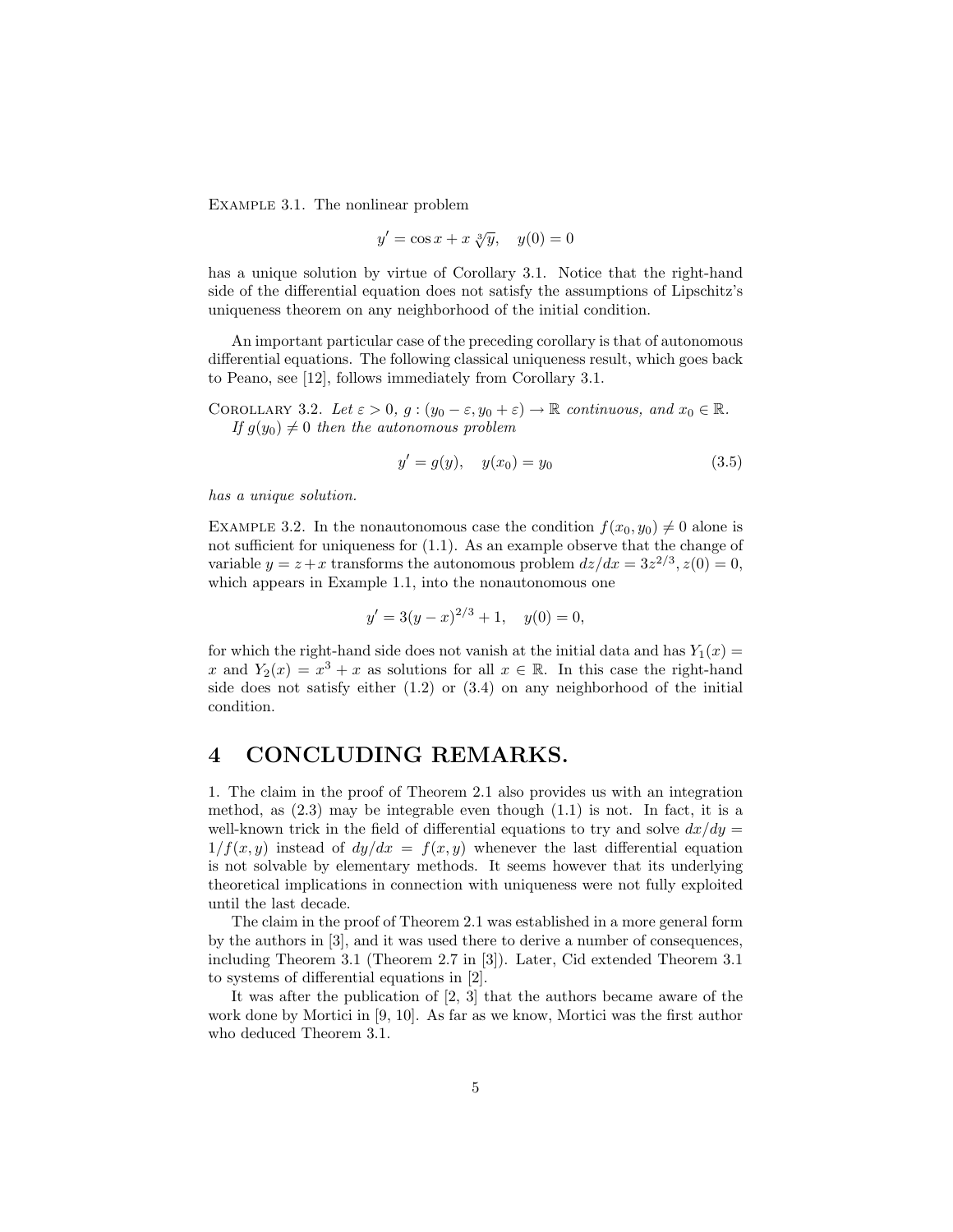2. Most uniqueness criteria are based on generalizations of the standard Lipschitz's condition (1.2), see [1], or require some monotonicity assumptions such as those in [15, 16]. Theorem 2.1 is the key to establishing alternative versions of all of them with assumptions "transferred from  $y$  to  $x$ ". This yields a lot of new uniqueness theorems that readers may find useful in different situations. A complete account of even the most relevant of them exceeds the objectives of the present article, but we point out as a final example the analog of the so-called Peano's uniqueness criterion (which can be looked up in [1]):

THEOREM 4.1. Let N be a neighborhood of a point  $(x_0, y_0) \in \mathbb{R}^2$  and let f:  $\mathcal{N} \to \mathbb{R}$  be continuous on  $\mathcal{N}$ .

If  $f(x_0, y_0) \neq 0$  and, moreover, f is nondecreasing with respect to its first variable (i.e.,  $f(s, y) \leq f(x, y)$  whenever  $(s, y), (x, y) \in \mathcal{N}$  and  $s \leq x$ ), then (1.1) has a unique solution.

ACKNOWLEDGMENTS. We would like to thank the referees for their valuable suggestions. The research for this paper was partially supported by Ministerio de Educación y Ciencia, Spain, project MTM2004-06652-C03-01, and by Xunta de Galicia, Spain, projects PGIDIT05PXIC20702PN and PGIDIT06- PXIB207023PR.

#### References

- [1] R. P. Agarwal and V. Lakshmikantham, Uniqueness and Nonuniqueness Criteria for Ordinary Differential Equations, Series in Real Analysis, vol. 6, World Scientific, Singapore, 1993.
- [2] J. A. Cid, On uniqueness criteria for systems of ordinary differential equa- ´ tions, J. Math. Anal. Appl. 281 (2003) 264–275.
- [3] J. A. Cid and R. L. Pouso, On first order ordinary differential equations ´ with non-negative right-hand sides, *Nonlinear Anal.* **52** (2003) 1961–1977.
- [4] E. A. Coddington and N. Levinson, *Theory of Ordinary Differential Equa*tions, McGraw-Hill, New York, 1955.
- [5] P. Hartman, A differential equation with non-unique solutions, this MONTHLY **70** (1963) 255-259.
- [6] M. Lavrentieff, Sur une equation différentielle du premier ordre, Math. Z. 23 (1925) 197–209.
- $[7]$  R. Lipschitz, Sur la possibilité d'intégrer complétement un système donné d'équations différentielles, Darboux Bull. X. (1877) 149-159.
- [8] G. Mie, Beweis der integrirbarkeit gewhnlicher differentialgleichungssysteme nach Peano, Math. Ann. 43 (1893) 553–568.